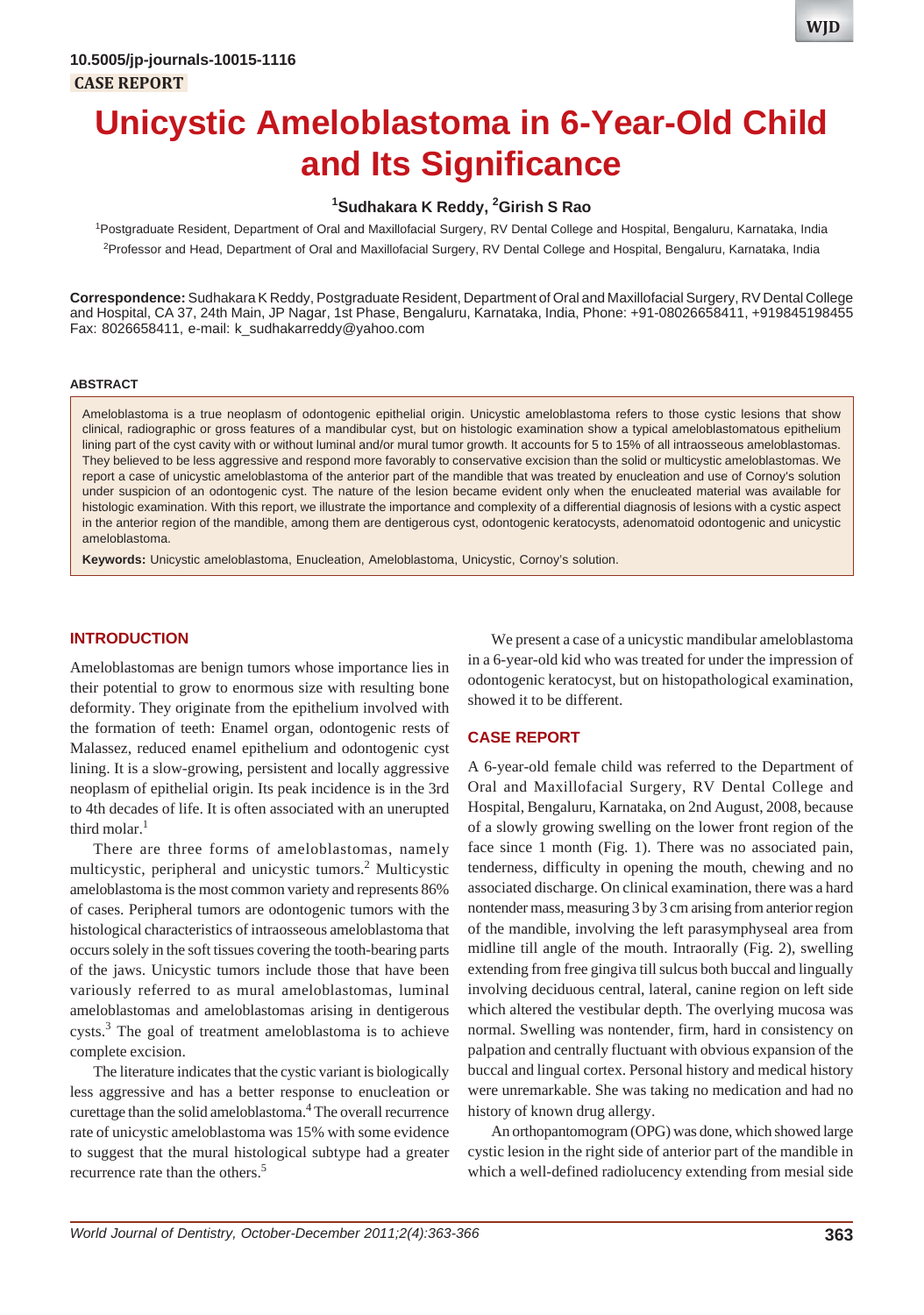

Fig. 1: Preoperative extraoral photograph



**Fig. 4:** CT scan (coronal view)



**Fig. 2:** Preoperative intraoral photograph



**Fig. 5:** Intraoperative enucleation



**Fig. 3:** Occlusal radiograph



**Fig. 6:** Histopathology

of right deciduous lateral incisor to distal side of left deciduous first molar. Occlusal view (Fig. 3) radiograph showed expansion of buccal cortical plate. CT scan (Fig. 4) showed that the cystic lesion was confined to the anterior part of the mandible extending from right deciduous lateral incisor to left deciduous first molar with a thinned-out cortex (Fig. 3). Fine needle aspiration cytology (FNAC) was performed. The cytosmear showed numerous neutrophils, macrophages and few

desquamated epithelial cells in an eosinophilic background, and hence, no conclusive evidence could be drawn from the same.

In consideration of the prospect of the underlying tooth germs of the permanent teeth, enucleation with extraction of the overlying deciduous teeth (B, C, D and E) was planned on 28 August, 2008. The patient was taken up for surgery under general anesthesia. Routine preparations undertaken, lignocaine with adrenalin injected for hemostasis and crevicular incision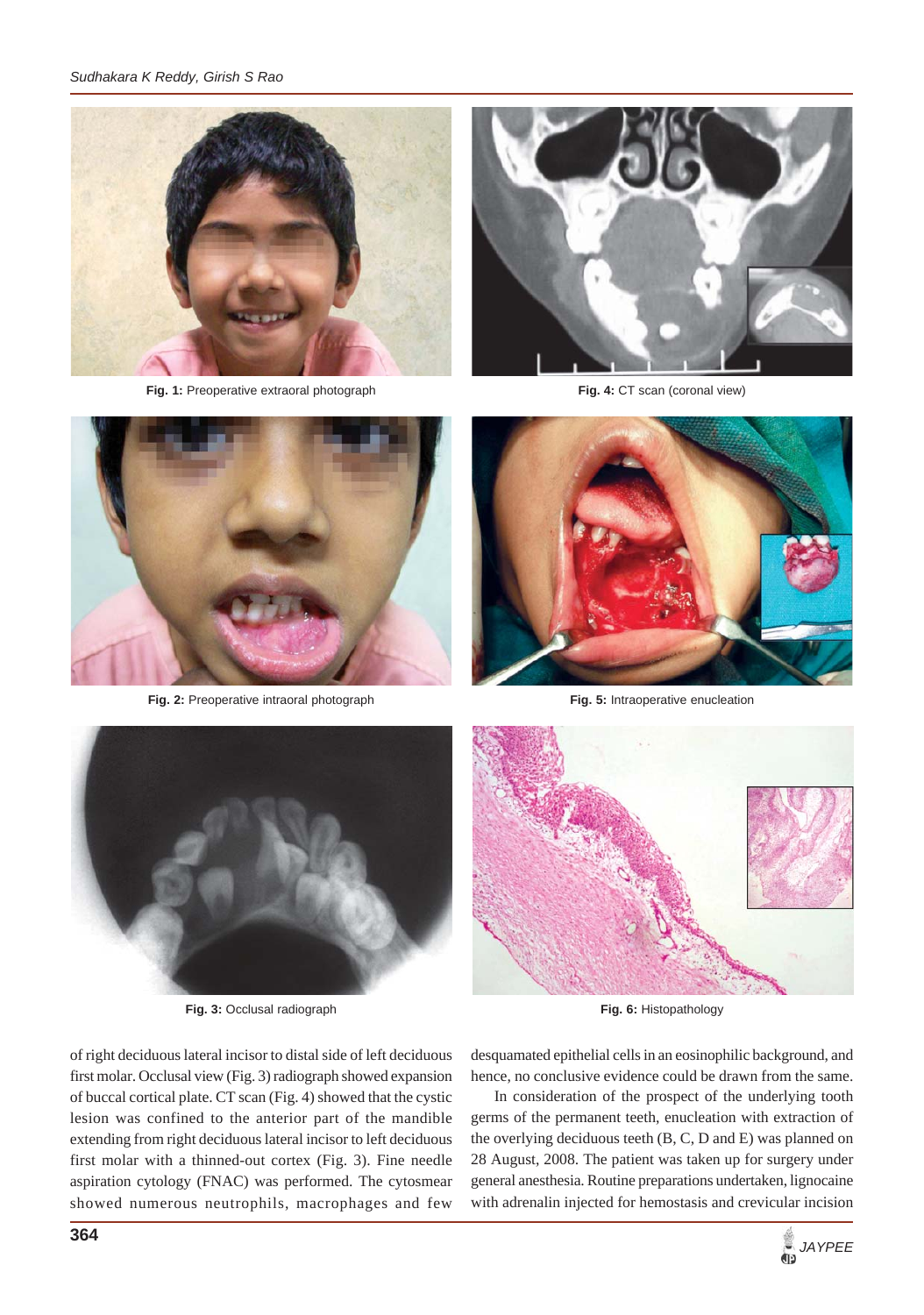#### *Unicystic Ameloblastoma in 6-Year-Old Child and Its Significance*



**Fig. 7:** Postoperative photograph

throughout the mandible to expose the whole of the buccal cortex. Thinned-out cortex was drilled and rounded out. The cystic lining was separated from the inferior border of the mandible taking care not to injure the inferior alveolar nerve and mental nerve. The deciduous teeth was delivered out with its cystic lining (Fig. 5) and ensured complete enucleation. Cornoy's solution used.

The subsequent histopathologic diagnosis was a (Fig. 6) unicystic ameloblastoma. Histologically, the cyst was lined by ameloblastic epithelium with tall columnar basal layer, subnuclear vacuoles, reverse nuclear polarity and thin layer of edematous, degenerate appearing stellate cells.

The immediate postoperative healing was uneventful (Fig. 7). The patient was closely followed for 2 years, during which time there was no sign of recurrence.

#### **DISCUSSION**

Unicystic ameloblastoma, a variant of ameloblastoma first described by Robinson and Martinez $<sup>6</sup>$  in 1977, refers to those</sup> cystic lesions that show clinical and radiologic characteristics of an odontogenic cyst, but in histologic examination, show a typical ameloblastomatous epithelium lining part of the cyst cavity with or without luminal and/or mural tumor proliferation. Prior to the report by Robinson and Martinez, this variant had been referred to as a mural or intraluminal ameloblastoma.

This variant is believed to be less aggressive, usually occurs in a younger age group, with about 50% of the cases occurring in the second decade of life. More than 90% are located in the mandible.<sup>7</sup> Between 50 and 80% of cases are associated with tooth impaction, the mandibular third molar being most often involved.

There are various subtypes of unicystic ameloblastoma depending on the character and extent of ameloblastic proliferation within the cyst wall. Vickers and Gorlin, in 1970,<sup>8</sup> first described the features of the early ameloblastic change that occurs within the wall of a cyst. These include hyperchromatism of the nuclei in the basal cell layer of the epithelial lining, palisading and polarization of the basal cell nuclei away from the basement membrane and cytoplasmic vacuolization of the basal cells.

In a clinicopathologic study of 57 cases of unicystic ameloblastoma, Ackermann<sup>2</sup> classified this entity into the following three histologic groups:

- *Group I*: Luminal unicystic ameloblastoma (tumor confined to the luminal surface of the cyst)
- *Group II*: Intraluminal/plexiform unicystic ameloblastoma (nodular proliferation into the lumen without infiltration of tumor cells into the connective tissue wall) and
- *Group III*: Mural unicystic ameloblastoma (invasive islands of ameloblastomatous epithelium in the connective tissue wall not involving the entire epithelium).

Another histologic subgrouping by Philipsen and Reichart<sup>3</sup> has also been described as follows:

- *Subgroup 1*: Luminal
- *Subgroup 1.2*: Luminal and intraluminal
- *Subgroup 1.2.3*: Luminal, intraluminal and intramural
- *Subgroup 1.3*: Luminal and intramural.

The unicystic ameloblastomas diagnosed as subgroups 1 and 1.2 can be treated conservatively (enucleation), whereas subgroups 1.2.3 and 1.3 showing intramural growths require treated radical resection, as for a solid or multicystic ameloblastoma.

Following enucleation, vigorous curettage of the bone should be avoided as it may implant foci of ameloblastoma more deeply into bone. Chemical cauterization with Carnoy's solution<sup>9</sup> is also advocated for subgroups 1 and 1.2 which will benefit to reduce the rate of recurrence. Subgroups 1.2.3 and 1.3 have a high risk for recurrence, requiring more aggressive surgical procedures. This is because the cystic wall in these cases has islands of ameloblastoma tumor cells and there may be penetration into the surrounding cancellous bone.<sup>10</sup>

If specimens show extension of tumor into fibrous cyst wall for any appreciable distance, subsequent management is more controversial. Some surgeons believe that local resection of area is indicated as a prophylactic measure, while others prefer to keep the patient under radiographic observation and delay further treatment until there is evidence of recurrence. Recurrence rate of 10 to 20% has been reported after enucleation and curettage of unicystic ameloblastoma. This is considerably less than 50 to 90% recurrence rate noted after curettage of conventional solid and multicystic extraosseous ameloblastoma.<sup>11,12</sup> Lau et al<sup>13</sup> reported recurrence rates of 3.6% for resection, 30.5% for enucleation alone, 16% for enucleation followed by Carnoy's solution application and 18% by marsupialization followed by enucleation (where the lesion reduced in size).

Whatever surgical approach the surgeon decides to take, long-term follow-up is mandatory as recurrence of unicystic ameloblastoma may be long delayed.

# **CONCLUSION**

Ameloblastomas in children differ from adults with a higher percentage of unicystic tumors. Unicystic ameloblastoma is a